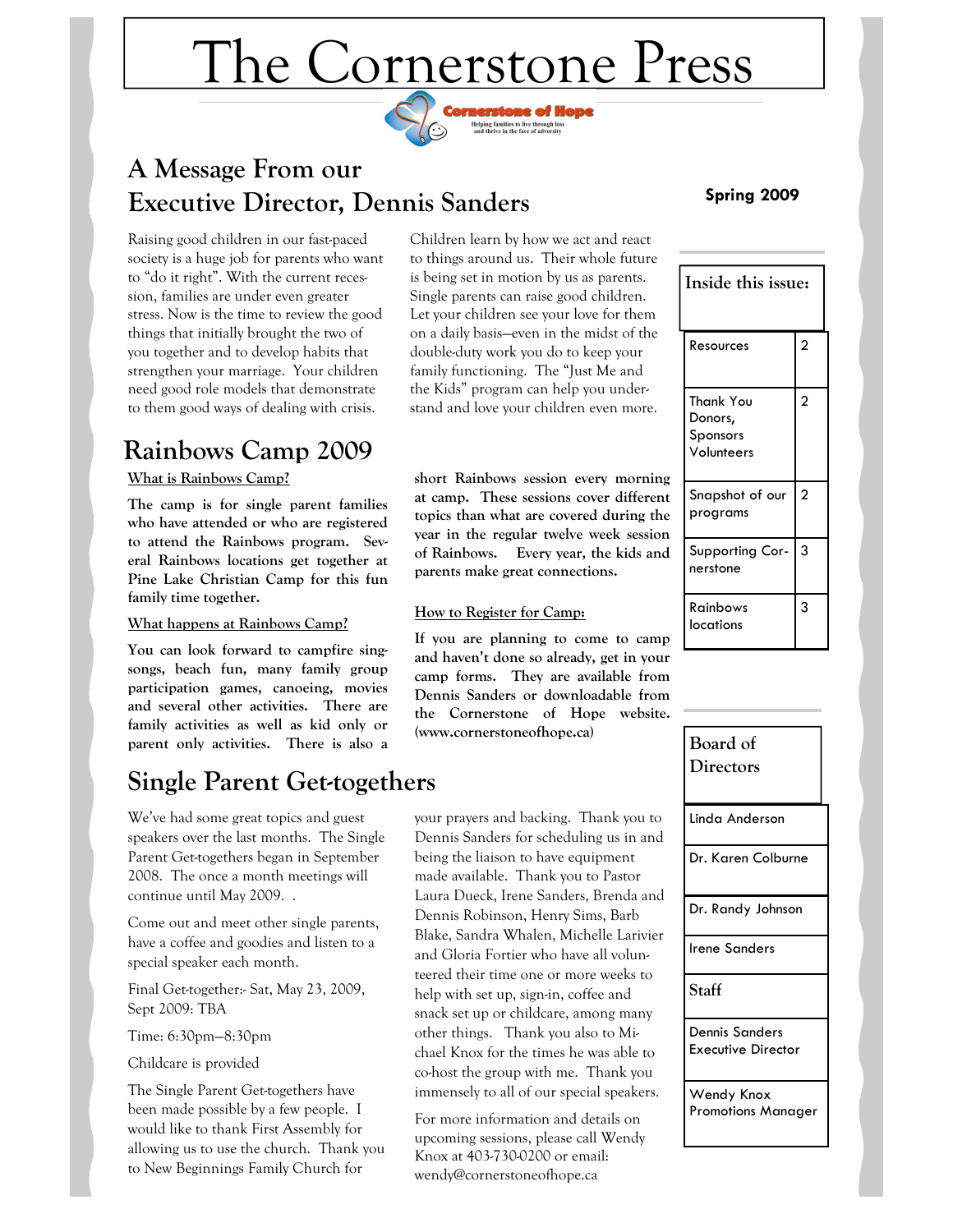### **Resources**

 Book Pick: "Raise Your Kids Without Raising Your Voice" by Sarah Chana Radcliffe, Published by Collins. Available at Chapters.

Website Pick: Goals and Resolutions for Single Parents.

http://singleparents.about.com/od/ singleparentlife/tp/resolutions.htm

Take some time to think through the direction your life is moving, and determine whether your long-term goals are in line with the smaller action steps you take each day. This begins by taking care of yourself so that you can take care of your kids.

## **Thank You to MRC Market Research Class**

Thank you to the Mount Royal College Market Research class volunteers that did some market research for Cornerstone of Hope.

The college students conducted surveys with churches regarding starting

up new Rainbows locations in the East quadrants of Calgary.

The results are positive with some churches showing interest in learning more about Rainbows

### **Important Dates:**

- May 23—Single Parent Get-together
- June BMO Ball tournament fundraiser
- July 31—August 5, 2009: Rainbows Camp
- September—Rainbows Fall Start
- December—Rainbows Christmas Banquet

**"Blessings are not counted in gold or dividends, but by the love we share with family and friends."** 

 **Author Unknown**

### **Thank You Sponsors, Donors, Supporters and Volunteers**

We thank our supporters for all their contributions. Without you, we could not do it. Many children and their families are receiving help because of you. Thank you to those who have given generous donations: It takes

**DIVORCHATA** 

many volunteers to run programs, banquets, fundraisers and Rainbows Camp.

 Thank you to all the facilitators who diligently give of their time week after week to teach and listen to the



# **A Snapshot of the Programs we offer**

### **Rainbows**

**The Rainbows program helps children learn to deal with their selfworth, accept what has taken place in their families, and get on with being a child. The aim is to provide an opportunity for the children to share their feelings in an accepting environment supported by trained, caring, compassionate adults. Support groups are comprised of 3-5 children and are led by a caring adult who has received special training and curriculum resources.** 

#### **Divorce Care**

**Divorce Care groups meet weekly, providing adults with an ongoing "support team" as they deal with the issues surrounding separation or di-** **vorce. This is a two part series; during the first 30-40 minutes, the group watches a DVD featuring top experts on divorce and recovery topics. The DVDs contain valuable information about recovering from divorce and are produced in an interesting-towatch television magazine format. Following the DVD, the participants spend time as a "support group", discussing what was presented on that week's DVD, and what is going on in the lives of the participants.** 

**Just Me and the Kids**

**Just Me and the Kids is a twelve-week bible-based course that addresses the needs of both the child and the parent.** 

Rainbows children and adults. Thank you to all the individuals that have helped out with the many fundraisers and annual events. You are appreciated!!



**Parent Program – Topics include: understanding the stages of grief, God's desire for wholeness in our lives, helping children cope with loss, children's phases of grief, developmental stress in children, time management, the single parent's role in a child's sexual identity and understanding true intimacy.** 

**Children's Program - Twelve active learning sessions will help children: acknowledge their feelings, process their pain, work through denial, guilt and anger, help them regain their self-esteem and move toward healing and wholeness. This program helps children feel loved, comfortable, and free to communicate what is going on inside and experience God's Love.**